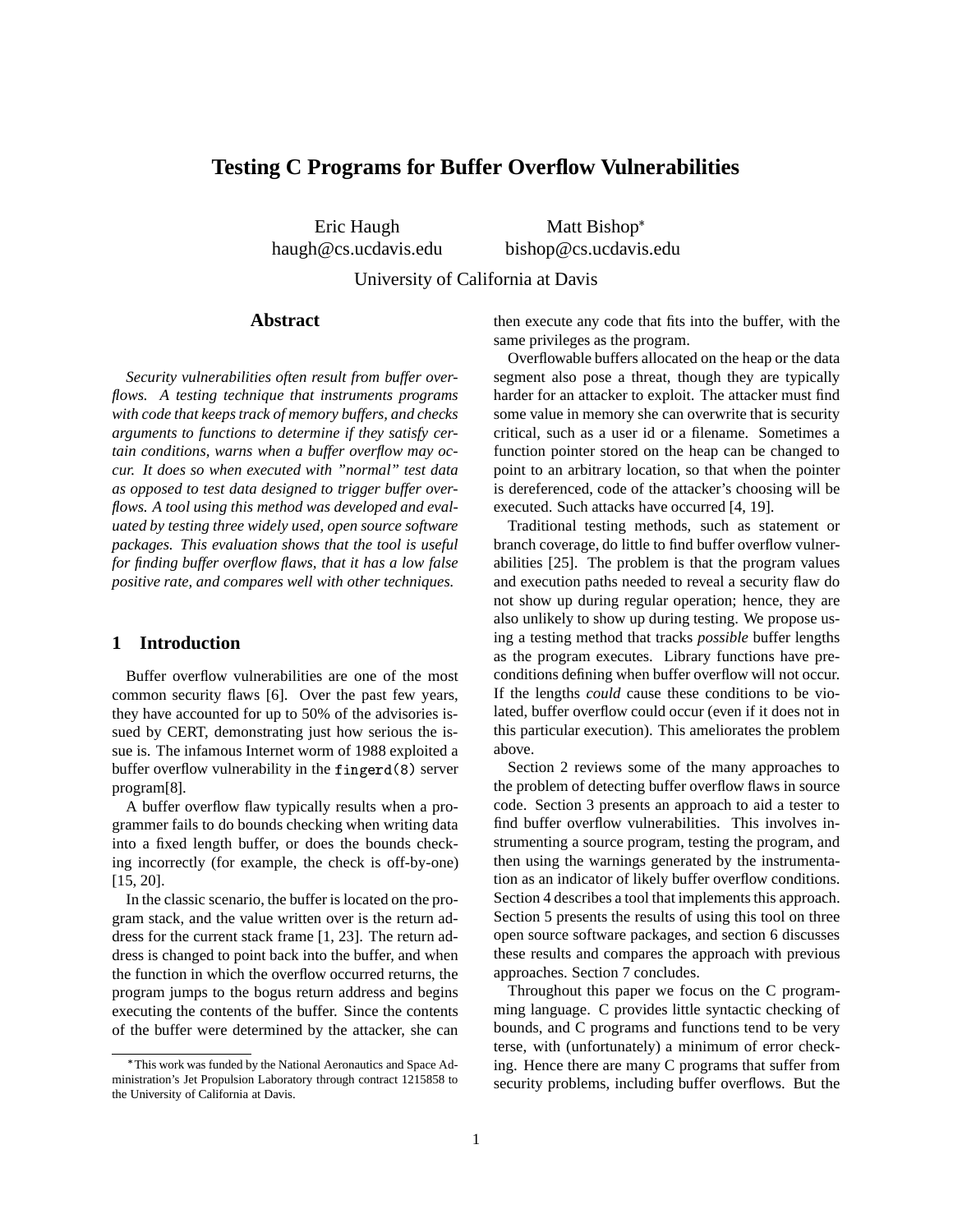method works for any similar language.

## **2 Previous Work**

Work analyzing programs for buffer overflows falls into two classes: *static analysis* and *dynamic analysis*.

## **2.1 Static Analysis**

A number of tools examine source code for buffer overflow. ITS4, typical of a large class of these tools, scans C and C++ source code for known dangerous library calls [22]. It also does a small amount of checking on the arguments to these calls and reports the severity of the threat. For example, library calls that copy a fixed-length string into a buffer are rated as less severe than library calls that copy the contents of an array into a buffer (presumably, because the programmer knows the length of the string and not the number of characters in the array). It also looks for other potential problems such as race conditions. Other similar tools include  $RATS[21]$ and Splint[16].

Wagner *et al.* used an integer range analysis to locate potential buffer overflows [25]. They treat C strings as an abstract data type, and assume that they are only manipulated by the C Standard Library functions, such as  $\text{strcpy}(3)$  and  $\text{strcat}(3)$ . They track allocated memory and the possible length of strings, and whenever the maximum length of a string can exceed the minimum allocated space, a buffer overflow may occur. Pointer aliasing, the flow-insensitive analysis, and the way function calls are handled mean that the string length and allocated memory amount are approximations, rather than the actual values for each possible execution. Hence this method is imprecise. Dor *et al.* improved this scheme, but required annotation[7].

The problem with static analysis methods is their imprecision. Because the general problem of detecting buffer overflow vulnerabilities by scanning source code is in general undecidable, all such tools use heuristics to determine where buffer overflow *might* occur. Dynamic tools take a different approach.

#### **2.2 Dynamic Analysis**

Dynamic analysis examines program execution to determine whether buffer overflows occur during that execution. Compilers can add code to check bounds or to arrange data structures in memory to cause hardware faults if bounds are exceeded; however, this additional instrumentation is often turned off in the name of efficiency. Various tools augment, or replace, this ability. For example, Purify [13] can detect many kinds of memory errors, including accessing a buffer past its bounds. To do so, it instrumentsg the compiled program with code that performs different kinds of memory bookkeeping.

An alternate approach is to test programs. A tool called Fuzz was used to test standard UNIX utilities by giving them input consisting of large, random streams of characters[17]. 25-33% of the programs crashed or hung. The dominant causes were problems with pointers and array dereferencing, including buffer overflow flaws. Property-based testing [9, 11] checks that programs satisfy certain properties, including security related properties. For example, the property that the program is free of buffer overflow vulnerabilities is applicable to most programs and can be specified in TASPEC. During testing, violations of the specification are detected. Software fault injection testing methods make syntactic changes to the code under test. If the change can result in a violation of the system security policy, the tester has found a portion of code that must be correct in order to avoid the presence of a vulnerability. Ghosh and O'Connor use this technique to find buffer overflows [12].

The main problem with dynamic analysis is the need for test data that causes the overflows. Unless the data given to the program causes an overflow, these dynamic techniques will not detect any possible cases where buffer overflow occurs.

## **3 Using Buffer Sizes in Dynamic Analysis**

We extend Wagner *et al.*'s method to dynamic execution. This enables us to detect *potential* buffer overflows that do not actually occur during testing, but *might have* occurred had different test data been used[14].

Consider the library function strcpy(dst, src), which copies a string from src to dst. Because this library function does not do any bounds checking, if the length of src is longer than the space allocated to dst, the data at the end of src that didn't fit into dst overwrites the memory locations that follow dst. This is the quintessential buffer overflow [1], and if the contents of are determined by user input, an attacker may be able to exploit this to execute arbitrary code or change data values.

During normal testing, if the string stored in src is not long enough, the potential buffer overflow will not be detected. But, suppose the space allocated to src is longer than the space allocated to dst for some execution of the program. This can be detected at runtime, and it may indicate a vulnerability. Consider the program fragment shown in table 1. This has a buffer overflow condition, because if the user enters more than 100 characters, the library function strcpy will overflow dst. This can be detected at runtime, when strcpy is called, by noticing that the amount of space allocated to src is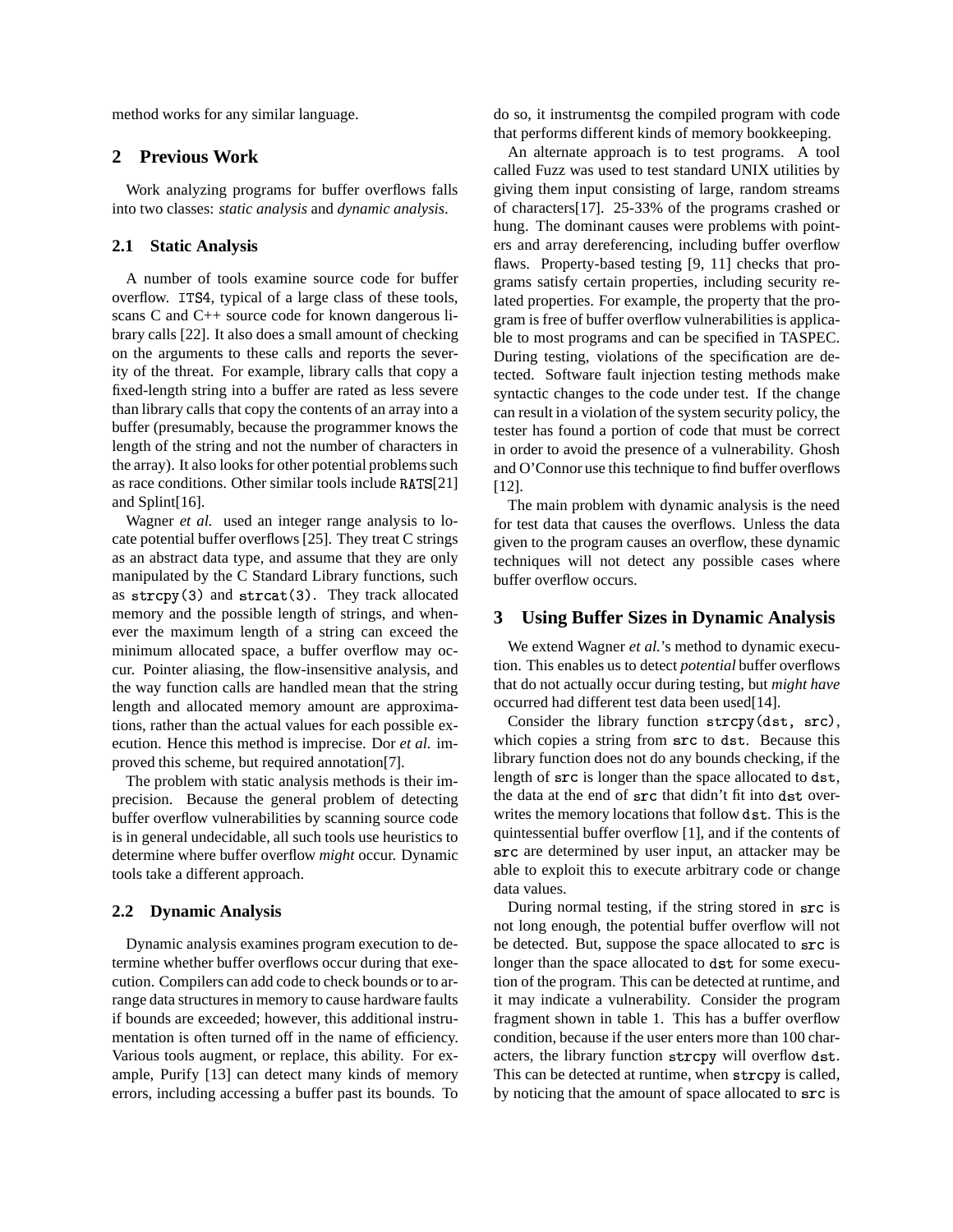```
char src[200]
char dst[100];
```

```
fgets(src. 200. stdin):
strcpy(dst, src);
```
Table 1. Unsafe call to  - 

less than the amount of space allocated to dst.

If the program is instrumented to keep track of how much space is allocated to each buffer, this potential overflow can be detected during testing, even if the buffer overflow did not occur during testing.

This approach does not eliminate false positives. For example:

```
char src[200]
char dst[100];
fgets(src. 200. stdin):
src[99] = '\0'
strcpy(dst, src);
```
Even though the call to fgets can place a string of length up to 199 in src, the null assignment just before the call to strcpy (3) means that src always contains a string of length 99 or less. So in this case, the call to strcpy is safe.

If the buffers passed to strcpy are dynamically allocated, it may not be possible to compute their actual allocations until execution. Consider this code:

```
char src[200]
char* dst;
fgets(src. 200. stdin):
dst = malloc(sizeof(char)*(strlen(src)+1));
strcpy(dst, src);
```
If the input is 199 characters, the space allocated to dst will be less than the space allocated to src, and a warning will be issued. However, no buffer overflow can occur because the amount of space allocated to dst is allocated dynamically to be the length of the string in .

Other common C library functions amenable to this analysis are listed below. The property to be tested is also shown. We refer to these as "interesting functions." For our purposes, we limited our analysis to these; the interested reader is encouraged to find other functions and derive the relevant property. In this list, the notation  $len(s)$  means the length of the string stored in the buffer s, and  $alloc(s)$  means the amount of space allocated to .

- 1. strcat(s, suffix); is  $alloc(s) < len(s) +$  $alloc({\tt suffix})?$
- 2. strncat(dst, src, n); is  $n + len (dst)$   $>=$  $alloc(\texttt{dst})?$
- 3. sprintf(dst, "%s", src); is  $alloc(\text{dst})$   $\lt$  $alloc(\texttt{src}) ?$
- 4. snprintf(dst, n, "%s", src); is  ${\tt n}>alloc({\tt dst})?$
- 5. fgets(s, n,...); is  $alloc(\mathbf{s}) < \mathtt{n}$ ?
- 6. memcpy(dst, src, n); is  ${\tt n}>alloc({\tt dst})$ ?
- 7. memccpy(dst, src, c, n); is  $is \t n >$  $alloc(\texttt{dst})?$
- 8. memmove(dst, src, n); is  ${\tt n}>alloc({\tt dst})$ ?
- 9. bcopy(src, dst, n); is  ${\tt n}>alloc({\tt dst})$ ?

s<sup>u</sup> allocated, a "type 1" error arises. Table 2 summarizes When a security analyst obtains a report of possible security problems, she may wish to prioritize the order in which she investigates problems. ITS4 prioritized the list of vulnerabilities it found, and we employ a similar technique. For example, when the destination of strcpy is dynamically allocated, the programmer had to calculate how much space to allocate. If the allocation is too small for one case, we believe it is likely the case for all executions of the program. Then the program will misbehave during normal testing anyway. Of course, there will be exceptions, but our experience indicates that overflows involving dynamic allocation occur less often than those involving one or more buffers of static size. A similar argument applies to strcat(3) and sprintf (3). When the destination and the source buffers are both statically allocated, a "type 0" warning is issued. When the destination is dynamically allocated, a "type 2" warning occurs (whether the source is dynamically or statically allocated). When the source is dynamically allocated but the destination is statically these warnings.

> The benefit of this dynamic approach is that there is no need to make approximations to deal with pointers and casts, which make C difficult to analyze statically. At

| Type | Description                                 |
|------|---------------------------------------------|
|      | source and destination statically allocated |
|      | source dynamically allocated, destination   |
|      | statically allocated                        |
|      | destination dynamically allocated           |

Table 2. Warning Types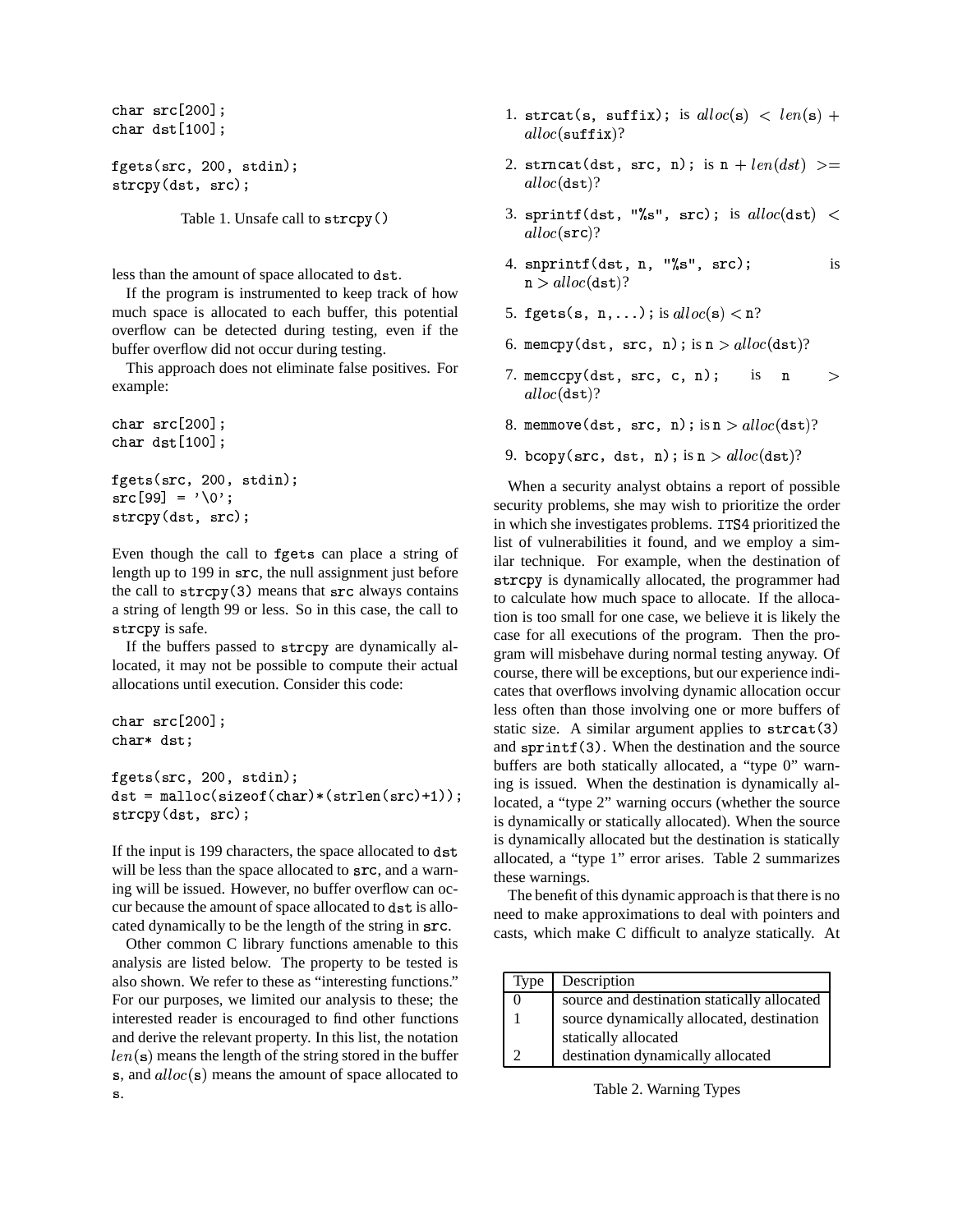any point in the execution of the program, the value of any variable is known. Because of the necessary imprecision with a static approach for a language like C, any warning generated by a static overflow detection tool must be investigated by inspection. With the dynamic approach outlined above, the tester must still investigate each warning by inspection, as well as generate a set of test cases to satisfy some coverage metric. But because the dynamic approach will suffer from less imprecision, the number of false positives is potentially less. If the test set must be generated for functional testing of the application, this approach is more likely to result in less work for the tester, while still providing a similar level of accuracy.

## **4 The Tool**

The tool ST0B0 (Systematic Testing Of Buffer Overflows) implements these ideas. It takes as input the source files of a program  $P$  to be tested, and generates an instrumented version of each file, which when compiled creates  $P'$ . The input files must be preprocessed before being input to ST0B0. When executed,  $P'$  has the same behavior as  $P$ , except information about the testing coverage achieved and the warnings that were generated are emitted to a trace file. The coverage metric used by ST0B0 is called "interesting function coverage." This is a simple metric that is satisfied when every function call to one of the interesting functions is executed. Clearly, interesting function coverage is subsumed by statement coverage. This metric was chosen for its simplicity, and because it is relatively easy for a tester to satisfy.

To keep track of the buffers that the programmer may pass to an interesting function, ST0B0 creates special function calls which appear in  $P'$ . One call is added for each variable declaration that declares a buffer, and one for each C Standard Library function that manages dynamically allocated memory. Also, each call to an interesting function is replaced with a call to a wrapper function, which then invokes the interesting function.

Consider how ST0B0 would modify the following code fragment:

```
void func()
ſ
    char buf1[100]. buf2[100]. buf3[200]:
    /* do stuff */
\mathcal{L}
```
In the ST0B0 output, this will appear as:

```
void func1() {
   char buf1[100]. buf2[100]. buf3[200]: -
```

```
__STOBO_first_stack_buf(buf1,
                       sizeof(buf1));
__STOBO_stack_buf(buf2, sizeof(buf2));
__STOBO_stack_buf(buf3, sizeof(buf3));
   /* do stuff */
\mathcal{F}
```
The new function calls record the fact that new buffers have come into scope. Each of these calls place the starting address of a buffer onto a list, along with the size of the buffer.

The function BO\_first\_stack\_buf() does some additional work compared to STOBO\_stack\_buf(): it scans the list of already recorded statically allocated buffers, and removes any entries for buffers whose lifetime has ended. An alternative for removing expired buffers would be to insert instrumentation at the point each buffer expires (e.g., at all return statements within the function). However, the use of non-local jumps, such as  $\text{longimp}(3)$ , means that some buffers would not be removed from the list when they are no longer in use.

To keep track of dynamic memory, each call to one of the C Standard Library functions  $m$ alloc(3), calloc(3), realloc(3), and free(3) are replaced with a wrapper function. The first of these three wrappers record the starting address paired with the buffer length, which is placed on a list of dynamically allocated buffers. This list is separate from the two lists used for statically allocated buffers. The wrapper for free(3) removes the freed buffer from the list.

Sometimes a programmer will allocate an amount of memory using  $m$ alloc $(3)$  or calloc $(3)$  that is constant across different executions of the program. For example:

 $\texttt{ptr}$  = malloc(50):

It is better to treat the memory pointed to by ptr as statically allocated, with respect to issuing warnings. When the amount of memory allocated by a call to malloc (3) or calloc(3) is determined by a constant expression, a different wrapper function is used that tracks that memory seperately from memory dynamically allocated with a non-constant expression.

Consider the output from ST0B0 in table 3. The strcpy (3) wrapper first scans each buffer list, comparing ptr1 with each entry of each list until a match is found. Each entry consists of a buffer starting address and length, so it is easy to compute whether or not  $ptr1$ points to an element of the buffer represented by the entry. Since  $ptr1$  points to the 19th element of buf, the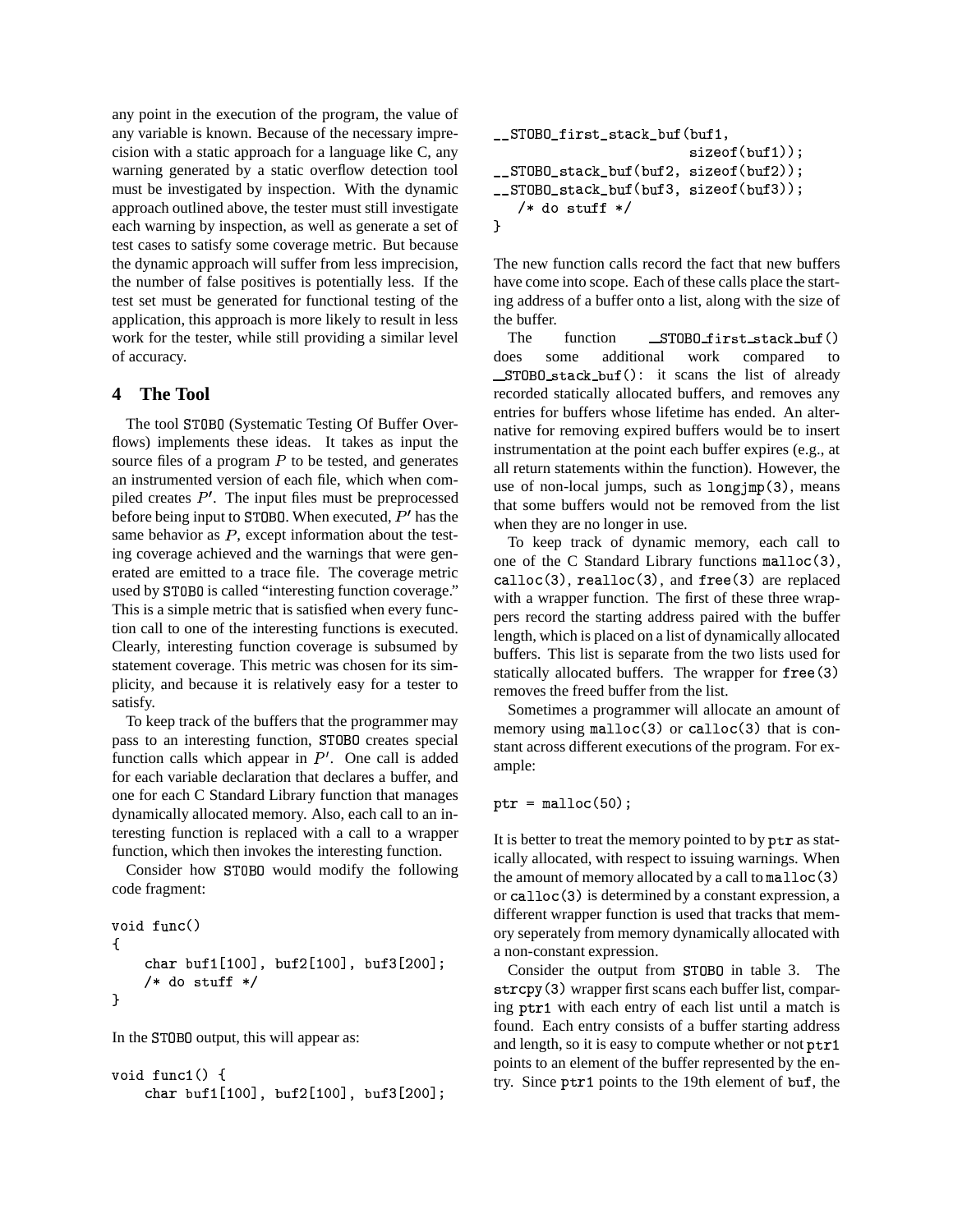```
char buf[30]:
char *ptr1. *ptr2:
__STOBO_stack_buf(buf, sizeof(buf));
ptr2 = __STOBO_const_mem_malloc(20);
\mathcal{L}{\tt ptr1} = {\tt buf} + 20:
__STOBO_strcpy(ptr1, ptr2);
```
Table 3. Sample ST0B0 output

wrapper computes the effective buffer size of  $ptr1$  to be 10, and remembers that  $ptr1$  matched an entry from the list of statically allocated buffers. Then each list is scanned again for ptr2, which is found on the list of dynamically allocated buffers of constant size, and has a length of 20. Then the wrapper compares 20 to 10, finds that ptr2 points to a buffer of static length that's larger than the one of static length pointed to by  $ptr1$ , , and generates a type 0 warning.

## **5 Evaluation**

STOBO was used to test three versions of the popluar ftp server wu-ftpd: 2.4.2-beta-18, 2.5.0, and 2.6.2. The first two were chosen to see if ST0B0 could uncover their known vulnerabilities, and the third to see if ST0B0 could uncover new ones. ITS4 was also used to analyze 2.6.2, so that ITS4 and ST0B0 could be compared. The net-tools-1.46 package for Linux was tested next. This package consists of several commands related to networking, along with a support library. It was chosen so that testing with ST0B0 could be compared to the tool developed by Wagner[25], which found a number of buffer overflow flaws in net-tools-1.46. All testing was done using Redhat 7.2 for the i386.

## **5.1 wu-ftpd**

2.4.2-beta-18 is known to have an exploitable buffer overflow flaw due to a misuse of  $strcat(3)[2]$ . This call to strcat(3) was flagged by STOBO with a "type 0" warning. Two known overflow flaws exist in 2.5.0[3], the first of which was another misuse of  $strcat(3)$ , which was again uncovered with a "type 0" warning. The second flaw was caused by a series of calls to  $sprint(3)$  and  $strcpy(3)$ . Two of the calls to sprintf (3) were flagged by STOBO, one with a "type 0" warning and the other with a "type 1" warning.

A number of buffer overflow flaws in wu-ftpd-2.6.2 were uncovered, but none of them appeared to result in any serious vulnerability. Nonetheless, the ability to uncover these flaws still demonstrates the usefulness of the

| <b>Function</b> |    | True Positives False Positives | Total |
|-----------------|----|--------------------------------|-------|
| sprintf         |    |                                |       |
| strcat          |    |                                | 10    |
| strepy          | 20 | つつ                             |       |
|                 |    |                                |       |

Table 4. ST0B0 results for wu-ftpd-2.6.2, all warning types

|         | Function True Positives False Positives | Total |
|---------|-----------------------------------------|-------|
| sprintf |                                         |       |
| strcat  |                                         |       |
| strepy  |                                         |       |
|         |                                         |       |

Table 5. ST0B0 results for wu-ftpd-2.6.2, warning type 0

|         | Function True Positives False Positives |    | Total |
|---------|-----------------------------------------|----|-------|
| sprintf |                                         |    |       |
| strcat  |                                         |    |       |
| strepy  | 16                                      | 10 | 26    |
|         | つつ                                      | 17 |       |
|         |                                         |    |       |

Table 6. ST0B0 results for wu-ftpd-2.6.2, warning type 1

|         | Function True Positives False Positives | Total |
|---------|-----------------------------------------|-------|
| sprintf |                                         |       |
| strepy  |                                         |       |
|         |                                         |       |

Table 7. ST0B0 results for wu-ftpd-2.6.2, warning type 2

tool.

Tables 4, 5, 6, and 7 summarize the number and types of warnings generated by the tool. For the purpose of this paper, a "true positive" means there exists some input to the program under test that results in the function call writing data past the end of the destination buffer (even if it turns out this flaw doesn't represent a security vulnerability, for the reason stated above). "False positive" means that for no input to the program under test, does the function call write past the end of its destination buffer.

On this program, a "type 2" warning never indicated the presence of a flaw. Overall, testing with ST0B0 found 33 buffer overflows, while incurring 32 false positives. Ignoring "type 2" warnings, the number of false positives is 22, or 0.67 false positives for every buffer over-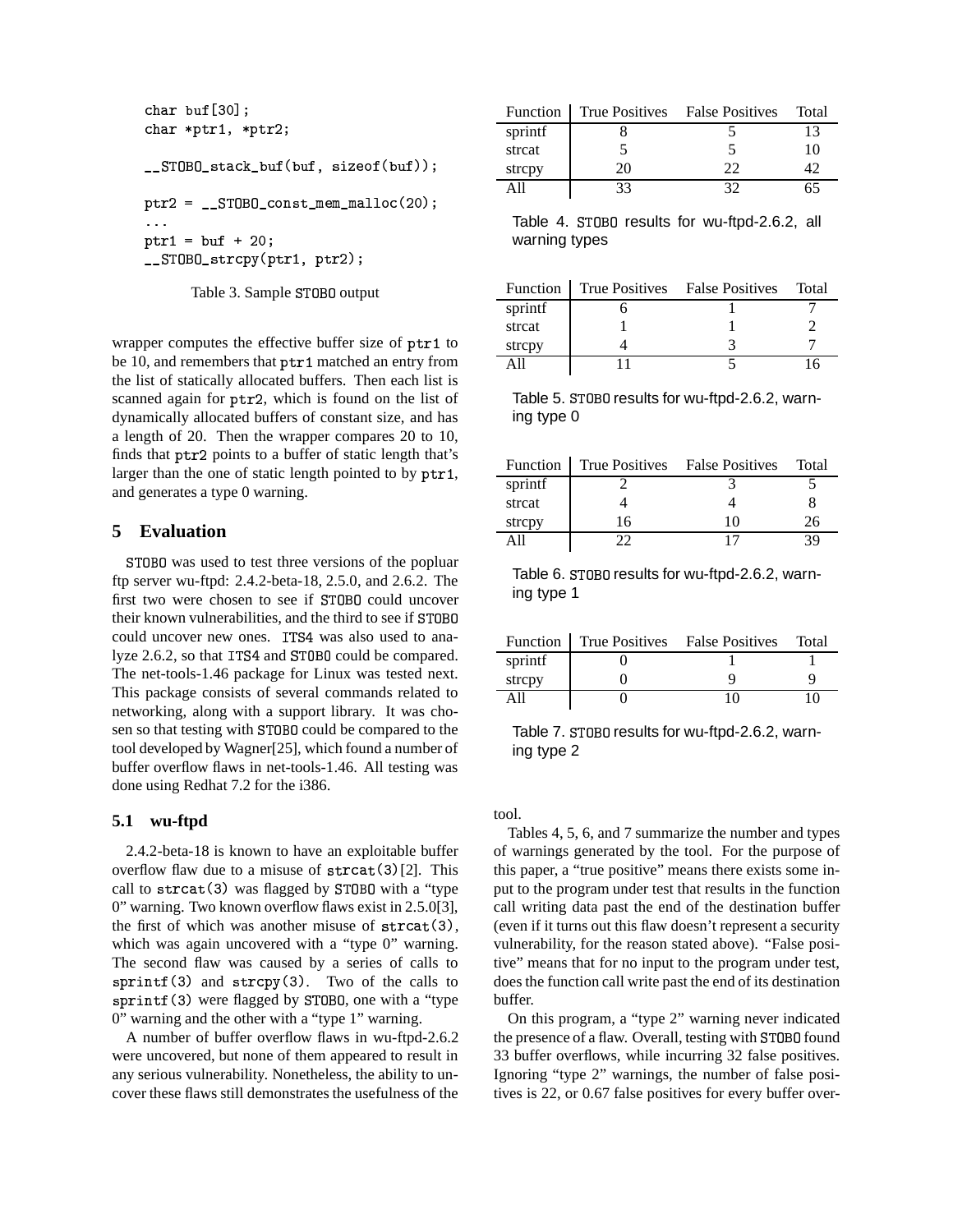| Function | <b>True Positives</b> | <b>False Positives</b> | Total |
|----------|-----------------------|------------------------|-------|
| bcopy    |                       | 3                      | 3     |
| fgets    |                       | 17                     | 17    |
| memcpy   |                       | 5                      | 5     |
| snprintf |                       | 36                     | 36    |
| sprintf  | 8                     | 49                     | 57    |
| strcat   | 5                     | 10                     | 15    |
| strepy   | 23                    | 59                     | 82    |
|          | 36                    | 17C                    | 215   |

Table 8. ITS4 results for wu-ftpd-2.6.2

flow discovered.

Table 8 shows the results of testing with ITS4. It was run with a command line parameter that set the sensitivity cutoff to 1. At this cutoff, all vulnerabilities in the ITS4 database are reported, except ones at the level of NO\_RISK. This cutoff was chosen because it was the highest that includes all of the interesting functions checked by STOBO.

#### **5.2 net-tools**

A test set was developed for each command. The union of these test sets was considered to satisfy interesting function coverage for the support library, even though different parts of the support library were covered by different test sets.

A number of overflow flaws were uncovered. The results are shown in tables 9, 10, 11, and 12. Ignoring "type 2" warnings, ST0B0 found 19 buffer overflow flaws and generated 3 false alarms. This is a false positive rate of 0.158 false positives per true positive.

For each of the vulnerabilities found by Wagner's tool, ST0B0 emitted a "type 1" warning. The first flaw found by Wagner's tool appears in inet.c, from the support library[24]:

```
if ((np = getnetbyname(name)) !=
   (struct netent *)NULL) {
  sin–>sin_addr.s_addr = htonl(np–>n_net);
  strcpy(name, np->n_name);
  return 1:
}
```
The call to getnetbyname (3) returns a struct whose field n\_name can have an arbitrary length. This field is copied by strcpy (3) into name, which may have a length of only 64 bytes. Since the data returned by getnetbyname(3) can come from over the network, an attacker may be able to arrange for  $np-\geq n\_name$  to have a length longer than 64.

A few other flaws that appear exploitable were also found in net-tools-1.46, which are similar to the one just

|         | Function True Positives False Positives | Total |
|---------|-----------------------------------------|-------|
| sprintf |                                         |       |
| strcat  |                                         |       |
| strepy  | 10                                      |       |
|         | 1 Q                                     |       |

Table 9. ST0B0 results for net-tools-1.46, all warning types

|        | Function   True Positives False Positives Total |  |
|--------|-------------------------------------------------|--|
| strcat |                                                 |  |
| strepy |                                                 |  |
|        |                                                 |  |

Table 10. ST0B0 results for net-tools-1.46, warning type 0

|         | Function True Positives False Positives | Total |
|---------|-----------------------------------------|-------|
| sprintf |                                         |       |
| strepy  |                                         |       |
|         |                                         |       |

Table 11. ST0B0 results for net-tools-1.46, warning type 1

|        | Function True Positives False Positives Total |  |
|--------|-----------------------------------------------|--|
| strepy |                                               |  |
| A11    |                                               |  |

Table 12. ST0B0 results for net-tools-1.46, warning type 2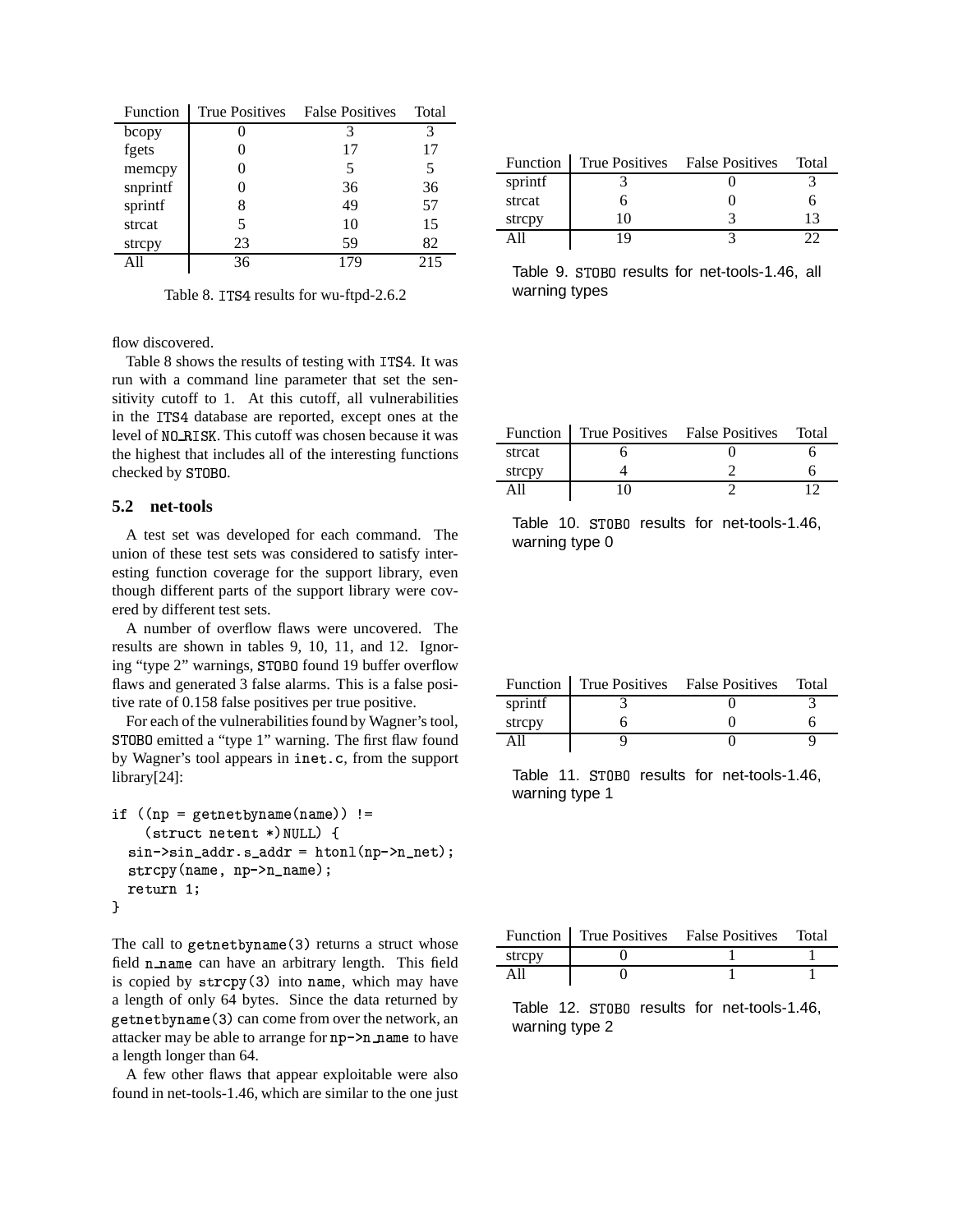described. Unfortunately, data on the number of false positives and known false negatives generated by Wagner's tool was not available.

## **6 Discussion**

ST0B0 was able to identify known security vulnerabilities in past versions of wu-ftpd, demonstrating its ability to find known problems. With respect to the limited sample of programs presented here, ST0B0 did a good job of keeping false positives low while still finding flaws. For wu-ftpd-2.6.2, the false positive rate was 0.67 false positives per true positives, while for net-tools, it was  $0.158$ . Compare this to a simple tool like  $ITS4$ , which had a false positive rate of 4.97 for wu-ftpd-2.6.2. Since false positives mean more work on the part of the analyst who must manually inspect all warnings, it is important to minimize false positives. Further, the test data used for functional testing may be used for ST0B0, thus reducing the time needed to test for buffer overflows.

The known false negatives with ST0B0 were also low, with zero for wu-ftpd-2.6.2. (Because it is difficult to know how many flaws exist in a non-trivial program, this discussion is necessarily about *known* false negatives, not all false negatives.)

ST0B0 requires that the buffer overflows arise from programmer misuse of library functions. A test run on sudo did not uncover a known buffer overflow flaw. Upon inspection, the known flaw arose because a variable was not properly re-initialized before use. As a result, ST0B0 could not detect that the (meaningless) value in the variable bore no relation to the value needed for testing the precondition to the interesting function. Such an analysis is beyond the scope of ST0B0.

Some obervations about the interesting functions are pertinent. First, in all the STOBO tests, the "type 2" warnings indicated false positives. This supports the claim made earlier, that programmers usually determine the amount of dynamically allocated destination storage correctly. Secondly, all of the flaws found by STOBO S involved  $\text{strcpy}(3)$ ,  $\text{strcat}(3)$ , and  $\text{sprint}(3)$ . ST0B0 found none involving functions that take a buffer length parameter. This suggests that when programmers fill buffers using functions that take a length parameter, they tend to use the length parameter correctly.

We should point out that functions like strncpy, which takes a length parameter, suffers from other problems. In many places in the tested programs, the authors forgot to add a terminating NULL byte to the destination. The problem is that if the length of the source string is the same as the length parameter, strncpy does not add a NULL byte. The result in the destination is therefore semantically not a string, so any future operations or functions that assume it is a string produce unexpected

results.

The authors of [18] recommend replacing strncpy with strlcpy, which takes a length parameter whose value should be equal to the length of the destination buffer, making it harder to commit off-by-one errors. The function also guarantees that the destination will be null-terminated. None of the functions tested with STOBO that have similar semantics were found to be involved with any buffer overflow flaws. This provides indirect, empirical evidence that strlcpy is harder to misuse than  .

Testing using ST0B0 is a special case of propertybased testing[9, 11]. In property-based testing, the tester writes a specification that associates code locations with specifications in a language called TASPEC[10]. The program being tested is then instrumented according to the specification. In TASPEC, a tester can say, "instrument all calls to malloc()." STOBO instruments all calls to malloc(), but does so differently depending on whether the parameter passed in is represented as a constant expression. Also, TASPEC has no formal mechanism for describing different kinds of warnings. It reports all violations consistently. It would be straightforward to extend TASPEC to support this, though.

Aspect-oriented programming is a way to modularize cross-cutting concerns. Programming tasks like errorchecking and logging, which are usually spread throughout source code in object-oriented or procedural languages, are put into their own module. AspectC[5], an aspect-oriented extension for C, could be used to partially implement the functionality of ST0B0. However, AspectC does not provide a mechanism for instrumenting variable declarations, which would be required to instrument statically declared buffers. This suggests that an aspect extension for C that includes the ability to specify variable declarations would be useful.

## **7 Conclusion and Future Work**

ST0B0 provides a dynamic technique to look for buffer overflows that the test data does not exercise. It compares favorably to other tools such as ITS4 and Wagner et al.'s static analysis tool because ST0B0 takes advantage of values computed during the execution of the program.

Although obvious in retrospect, ST0B0 failed to report several errors that ITS4 reported. Upon examination, the ITS4 reports were generated by potential buffer overflows arising from segments of code that could not both be compiled (because they were guarded by #if ... #else ... #endif preprocessor statements). These false positives did not occur with ST0B0 because ST0B0 reported problems from executing code, and the code that ITS4 flagged was never compiled. Hence, on